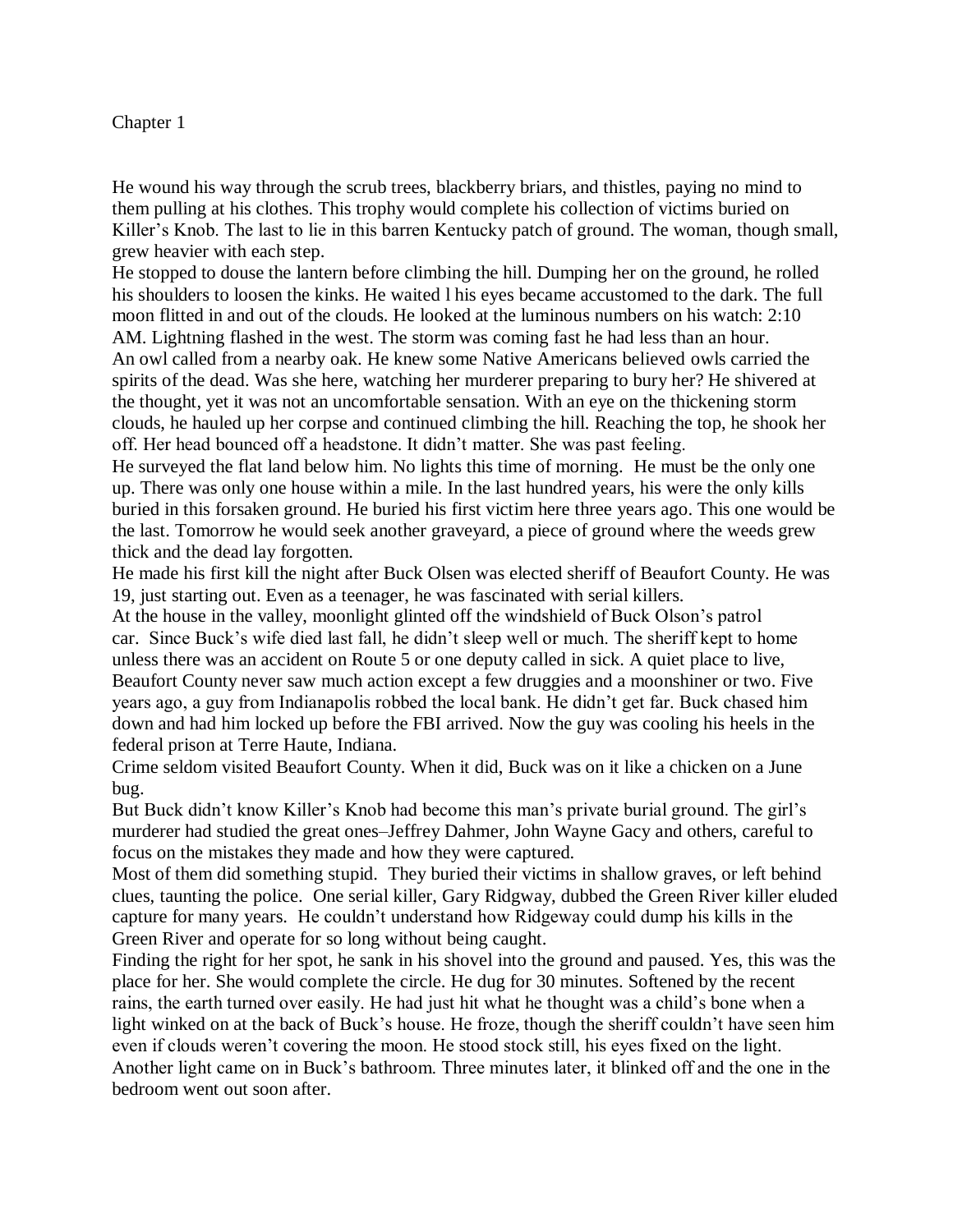With the house dark again, he kept digging. What he thought a bone turned out to be a root with its sheath rotted off. Working for another five minutes, he uncovered a small skeletal hand. Moving the shovel to the left of it, he dug deeper. He glanced at the sky; lightening lit the area five miles to the south. The grave wasn't deep enough, but rain was coming and would catch him before he made it back to the truck. He was forgetting something? What was it? He couldn't think. He racked his brain. Shrugging, he rolled her into the grave. A vague feeling that he should say something came over him. But what? He was not a religious man. They used to drag him to church every Sunday, that is until he turned 13 and refused to go.

His victims were girls who wouldn't be missed for months, if at all. He took them from the road, bus station or train depot. He wore disguises and chatted them up to make them feel comfortable. He weaseled from them the details of their lives. If they were travelling with someone, he'd leave them alone. Pinky was unusual. He didn't find out until after he abducted her. If her father didn't hear from her every night, he contacted local law enforcement where he estimated she would be. When he found this out, it was too late to turn back. Now Pinky would wander no more.

Pinky. He wondered why her dad called her that. Before the experiment started, she'd talked about her father like he was some kind of saint: honest, God-fearing, strict but kind, back and knees half busted from years of crop farming, struggling to support his family. Pinky his only child, and he wanted more and better for her.

As Pinky's killer stood over her grave, he brushed off the thought of anyone finding her. Rumors had long floated around that this hill being haunted. He wasn't worried; he didn't believe in spooks. He was scarier than any ghost. Besides, no one had been on Killer's Knob in years. He felt safe.

What should he say? He knew no Bible verses. Even if he did, her murderer saying something from God's Book over the body of his victim didn't seem right. Wait. Yesterday that preacher gave him his business card. He took it from his shirt pocket. Straining to make out the words, he leaned over until his nose almost touching the card's surface. He mumbled the pastor's name, the name of the church, and the rest written there. Maybe since the card touched the preacher's fingers, possibly those words would get to God. Thunder like a gunshot made him jump. Lightning flashed over the ridge, illuminating him. Hurrying, he finished covering her. The wind picked up, rushing over him. It felt cool and refreshing. Thunder crashed. The light in Buck's house came on again. He must get out of there quick. Vaguely he heard Buck's dog howling. Pinky number eight, the completion of his graves on Killer's Knob. He lingered, taking time to smooth the sodden dirt that topped her grave, and then pushing a big rock down into the mud to mark it. The headstone said the kid buried next to her was named Stephen. Now he had someone like a mother to follow him into eternity. No others were to be buried here. Tomorrow he would search for a fresh burial ground.

He looked at Pinky's grave one last time and then grabbed his shovel he scurried down the hill. Nothing else to be done. He was halfway to his truck when the rain came. Drops big and heavy like liquid bullets pounding him. By the time he reached the pickup, he was soaked. Even his boots were fulling of water. Cold even on this hot night, the rain refreshed him. After emptying his boots, he sat listening to it drumming on the hood.

He closed his eyes, thinking about her. He saw her this afternoon hitchhiking on Route 5, just south of Barstow. It had been a few months since his last kill. Time for another. She was slim, almost willowy, and young, Surly just into her 20s. Her face was heart shaped, her complexion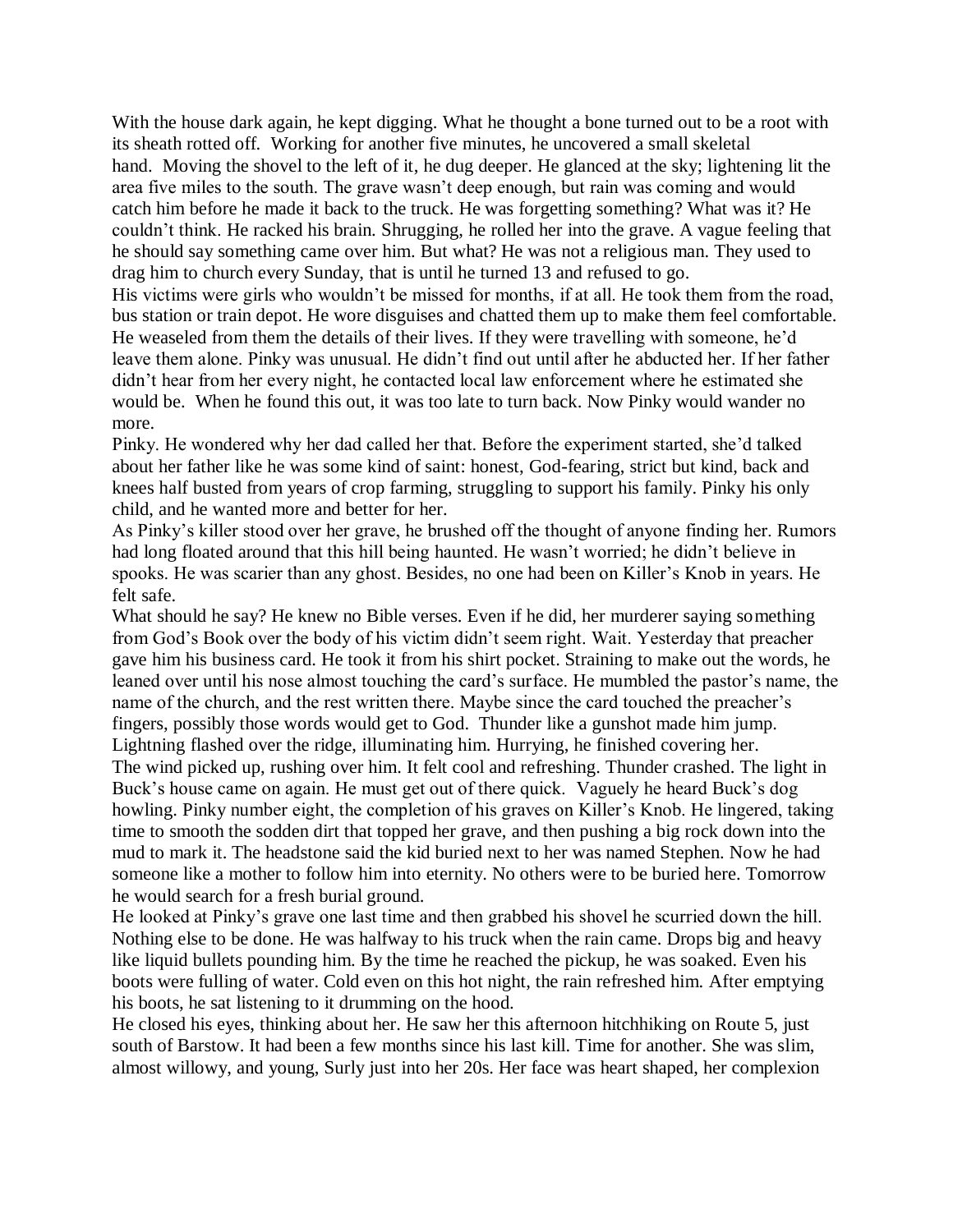rosy and her hair strawberry blond. She was the kind he looked for. His heart sped up. His breathing came in spurts. She was the one she was his next kill.

He expected her to stick out her thumb. She didn't. She kept her eyes on the ground when he passed her. Cautious, he liked that. It made the game more fun. He topped the hill and lost sight of her.

He'd taken a chance. A mile up the road, he pulled to the side, faking a breakdown. On weekday afternoons like this, traffic was light on this stretch of road. He knew she wouldn't have to wait long for a ride. He might lose her if he did; but that was part of the game. Then he would start the hunt over again. He knew in the eyes of the public, a young girl travelling alone didn't pose the same danger as a man. Also, she would feel comfortable if there was a woman or a child in a car that stopped for her. He had to appear nonthreatening to her. Likewise, if anyone saw them together, he'd be forced to let her live and hunt elsewhere.

He got out and popped the hood. He didn't have to wait long. One car passed, going the other way. He kept his head down, peeking through the opening between the hood and windshield. The dark glasses and fake beard concealed his appearance. Coming over a slight rise in the highway, she entered his field of vision. Seeing him, she hesitated. She walked forward, starting to cross the road. "Come into my parlor, said the spider to the fly," he murmured under his breath. He straightened up and grinned at her with his best Ted Bundy smile. Some women considered Bundy handsome, that is until they looked into his eyes. Bundy's smile was alluring, his eyes cold and hard as stones.

"Know anything about motors?" he called. "She was running fine 'til I topped the ridge." "No, I'm sorry, I don't." She slowly walking toward him.

"That makes two of us," he said as he pulled out his cell phone. "Guess I better call for help. Can't be late for my gig tonight."

She stood several feet back, almost to the tailgate, ready to run if she sensed danger. "Your gig? Are you a singer?"

"Drummer and back-up singer," he said, palming the sap with his hands hidden behind the open hood. He stuffed it in the back pocket of his jeans. "Ever hear of Garth Brooks?"

Her face lit up with a big smile. "Garth Brooks! Oh, wow, he's my favorite. You play drums and sing with him?"

"Yeah, and fill in on guitar sometimes," he answered. He straightened up and smiled at her. "Hey, tell you what. I might be able to get you in the back door to meet Garth if you're in Nashville tonight."

Her smile faded. "There's no way I can make it to Nashville by tonight. It's too far."

"Well I have to be in Nashville by tonight, so you might as well come along." His cell phone rang. Bill collector. Great timing. He hit the end button and held the phone to his ear. He had planned to fake a call. This was better. "Hello? Yeah, Brian? What? No, don't worry, I'll be there. Truck's broke down on Route 5 about a hundred mile away. But if I can't get it fixed in the next hour, I'll… sure, send the chopper. That'd be great. Okay, I'll let you know." He put the phone back on his belt.

"Brian Petrie. He's Garth's stage manager. Good guy, just a little crazy." He grinned at her. "' Course, we all are." She smiled shyly. This was taking too long. He tried to think of a way to make a move on her without scaring her off. She did it for him.

"Here, let me take a look," she said. "Dad used to work on engines, and I watched. He got so good at it our farm neighbors had him fixing their tractors. That is if there wasn't too much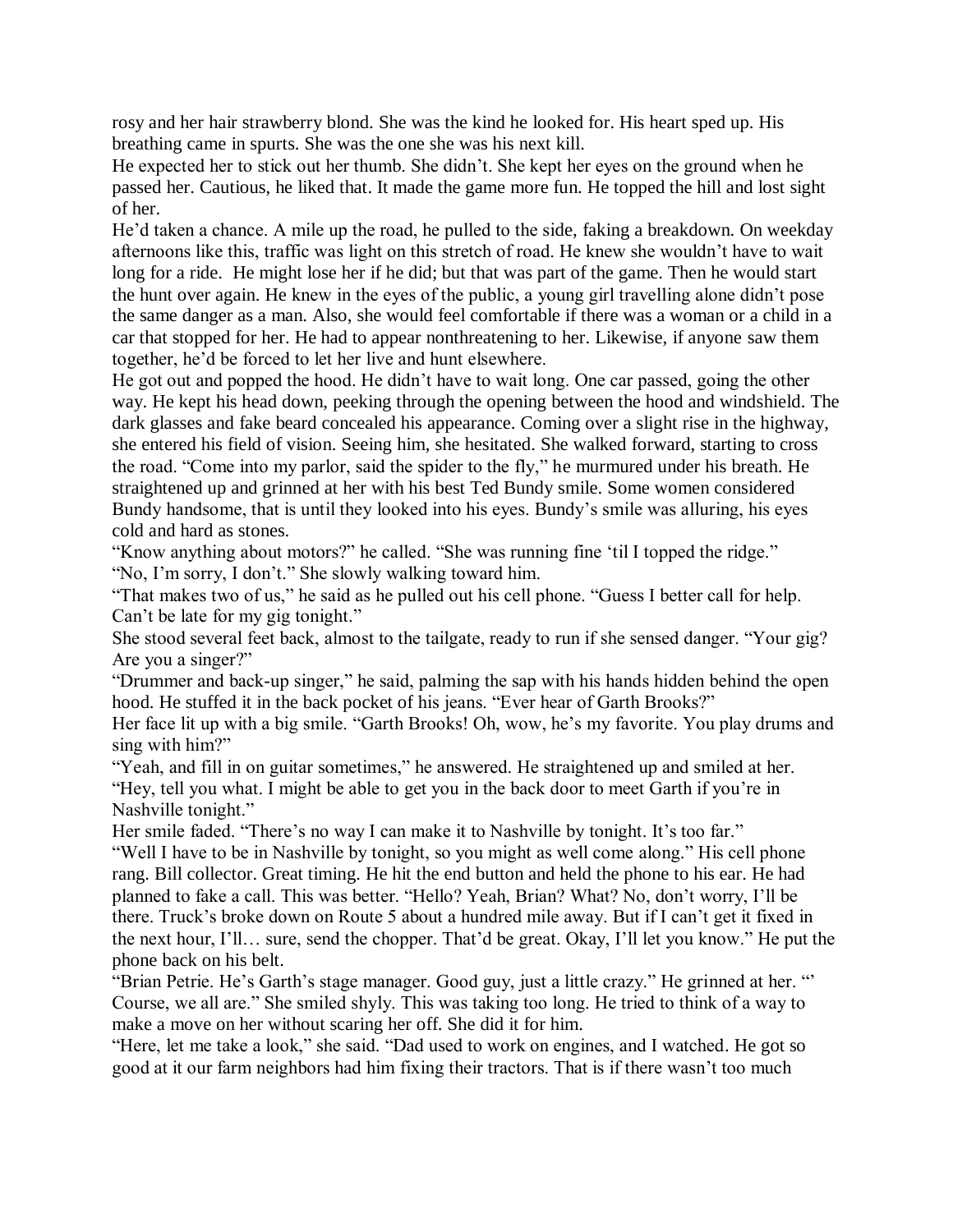wrong with them." Stepping to the front of the pickup, she stuck her head under the hood. He backed up so she wouldn't feel threatened and slowly pulled out the sap.

"Sometimes the battery cable comes loo…" He hit her in the back of the head just enough to knock her out. As she fell, he caught her. She was lighter than she looked. He laid her in the truck bed and covered her with a blue tarp. No, that never do. What if she woke up? Running to the front of the truck, he slammed down the hood. Picking her up, he put her on the floor in the passenger side. He lifted her eyelid. Out like a light. He wouldn't have to tie her up. Grabbing the blue tarp, he covered her up. Jumping in, he started the truck and pulled onto the highway. A mile down the road, he passed a sheriff's car travelling in the opposite direction. He recognized the driver. Rodney Newen, the sheriff's chief deputy, going full bore, light bar flashing and siren screaming. Rodney just glanced at the murderer.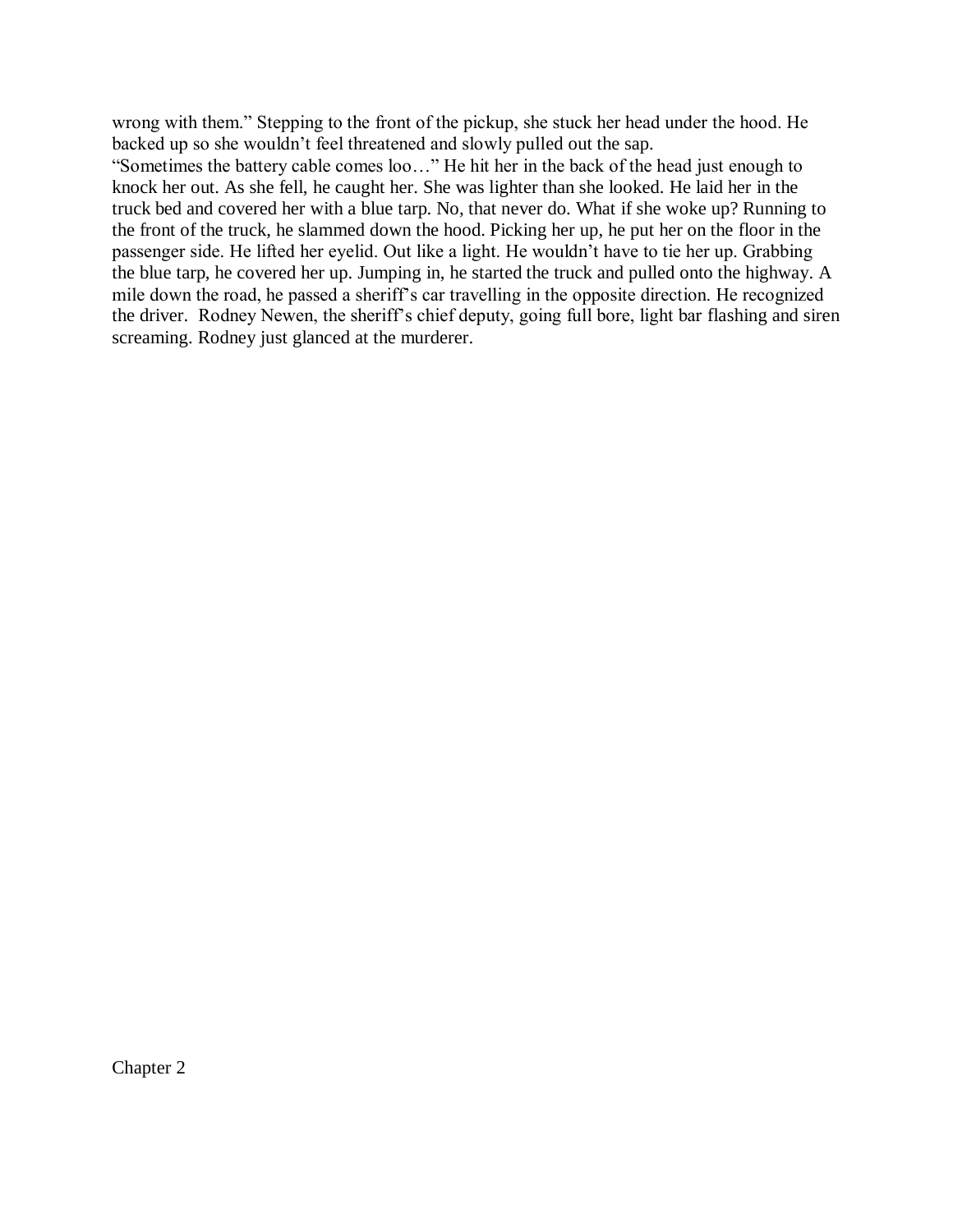When he carried her to his secret room in the basement of the cabin, she was still out cold. He'd take his time with her. Holding her against the wall with one hand, he snapped the first of the four steel rings embedded in the concrete wall around her left ankle. She came to just as he finished restraining her hands. She knew he would kill her. Stepping back, he started setting up the camera. A small apparatus, it could record for hours on just one card. Spreading the tripod's legs, he aimed the lens at her, adjusting and readjusting until he was satisfied. When it was over, he would remove this card and add it to his collection. In times past, he had taken photos, but they didn't capture the excitement and intensity of the kill. Now he could relive each moment exactly. He hit the button, and the red light pulsed.

"What are you doing?" Her voice quivered with fear and dread. "Let me go. Please don't hurt me!" Big teardrops rolled down her flushed cheeks and dripped from her chin. She screamed. "Help, help! Somebody please help me!"

He grinned at her, his eyes cold as ice. "Scream if it makes you feel better. No one can hear you." He sat down in the old kitchen chair and watched her struggle against the chains. After several minutes, she quieted down, whimpering softly. "What are you going to do?" she whined. He hated it when they whined. She looked pleadingly at him. "I have money. My daddy has money and if it's not enough, he'll get you more."

"It's not your money I want. It's your blood," he said, laughing. She screamed then, long and loud, her cries ending in sobs.

Garth Brooks played on the CD in the background. He turned up the volume to drown out her screams. She pleaded and begged. Through it all, she wept. He sat in front of her, typing on an iPad. How he enjoyed this part of the ritual. He was the embodiment of death. He had the power to say who lived and who died.

Her body shook with sobbing. Her straining limbs pulled against the unyielding chains attached to the rings. Her struggling left welts and cuts on her wrists and ankles. He stood and walked to within inches of her. "You like Garth Brooks, right? He asked, his nose almost touching hers. "He's singing this song just for you."

She stared at him, her eyes swimming in a sea of tears. "No!" she shouted. "No. I hate him! Do you hear me? I hate him!" She started sobbing again. He knew better. It wasn't Garth Brooks she hated, but him, her murderer.

He tried to interrogate her, to find out something about her. She refused to answer his questions. That was all right. He'd gone through her backpack and found her wallet and her student ID. There were clothes and an extra pair of walking shoes. At the bottom of the bag he discovered a 25-caliber pistol.

A small pistol just right for a girl alone on the road. He had an idea it was a gift from her daddy. Holding the gun in front of her face, he said, "Naughty girl. Don't you know you can get hurt with one of these things?"

"I'm sorry. I'm so sorry. Please don't hurt me. Please, just let me go," she begged, her face twisted with misery. Using her pistol, he shot her through the calf of her right leg. She shrieked, her eyes widening in shock and pain. She half cried, half screamed as she pulled at the chains. He let her wear herself out. After several minutes, she hung from the wall, exhausted. Blood streamed down her leg, forming a small pool under her foot.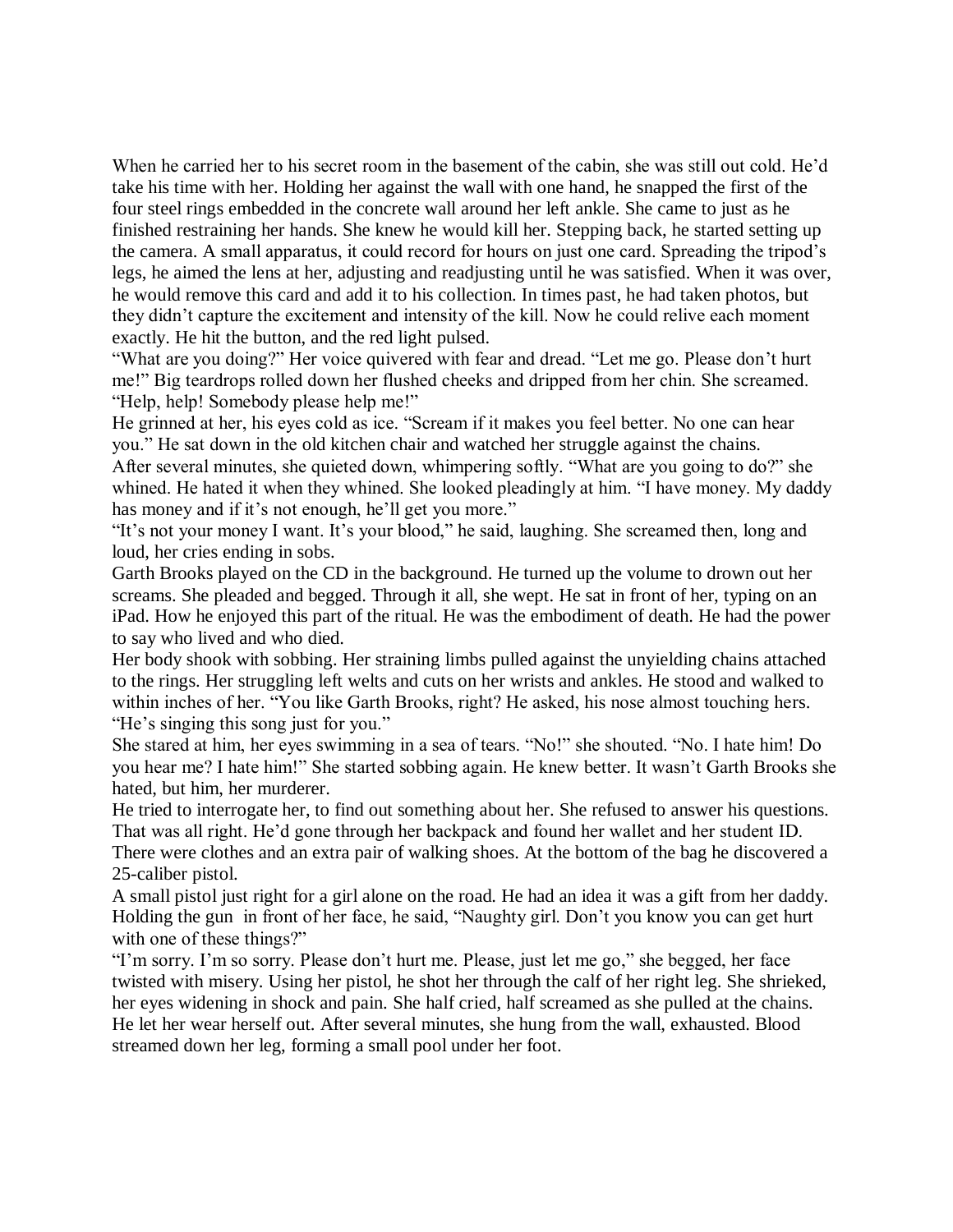Ignoring her suffering, he sat down in the rickety chair and again reached for his iPad. Bringing up the document he'd started, he added: Subject seems in extreme pain while retaining all her faculties. Wound is in the calf of her right leg, 3 inches above the ankle. Bleeding more than others. I may have to stench the blood flow if it doesn't stop soon.

He continued his experiment. Wedging a sledgehammer underneath the pad of her left foot, he pounded her big toe with a claw hammer. Her scream was blood curdling. She jerked her foot out of his grasp. He stopped to let her absorb the pain. Then, wrapping rope around her legs, he crushed the next toe. Her ear-splitting wails echoed into the upper part of the house. Good thing it was empty. If his wife was here, two women would be screaming.

Despite her devastating injuries, she yanked and strained at the chains. So much he became concerned the rings would break loose. Fortunately, for him, they held. She screamed, she pleaded, she begged, all to no avail. He had been through these many times. They all tried to bargain with him. When he smashed the third toe, she passed out. He noted her reaction on his iPad. after each blow, from the bruising of the toe to the crushing of the bone. Each time she fainted, he waited for her to regain consciousness on her own. By the time he finished with both feet, she had blacked out three times. He took note: Unlike subjects six and seven, subject eight appears to be highly sensitive to pain. I am ending the experiment.

She opened her eyes, her expression bleak and hopeless. Amazing. This afternoon her life had been filled with happiness and a promising future. Now her destiny was fear, despair and death. She wept until all she could muster was snuffling whimpers.

"All right. Now are you ready to tell me about your family?" She moved her head almost imperceptibly. "I can't hear you," he growled.

"Yes." she answered softly. He questioned her for the next five minutes, learning that her widowed father was a farmer in south-central Indiana. Her mother had died of cancer five years ago. She had attended the University of Southern Indiana in Evansville, studying life science. She loved children and planned to be a kindergarten teacher. Her grades good enough that her professors allowed her to take her finals early. Then, over her father's objections, she trekked south. This was her first week on the road. She planned to stay with her uncle in Florida, but that was a week away. When he pressed her, she confessed that she called her father every night at nine o'clock. Before she left, her father warned her that if he didn't hear from her by midnight, he would alert the police and would continue to call her cell phone every 15 minutes. Glancing at his wristwatch, he saw he had just over three hours to torture and kill her before she was due to call her daddy. She'd be dead long before that. If they found her body, the bullet in her calf came from her own pistol. The weapon couldn't be linked to him. His hope was she would be just one of thousands who go missing every year.

Tonight, he would bury her on Killer's Knob. Tonight, she would complete the circle. It was time to send her into eternity. He turned up the volume on the CD player. Garth Brooks yawped the song's chorus:

> It's just people loving people. It's just people loving people. It's just people loving people.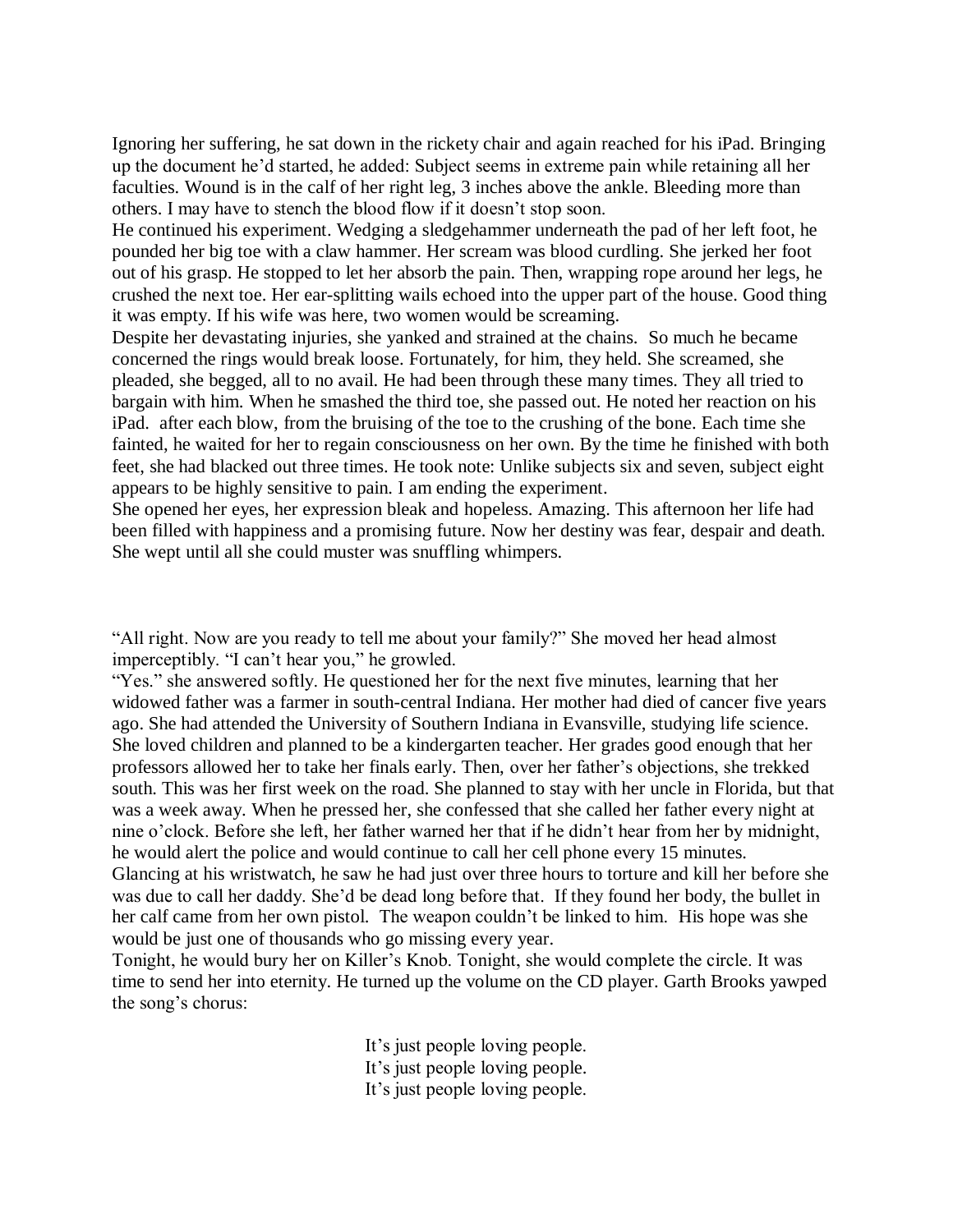He sang along with Garth, but with his own lyrics:

It's just people killing people. It's just people killing people. It's just people killing people.

Enough of that. Time to perform the final experiment on this subject. He hit the button on the CD player, stopping Garth cold. The silence was deafening. The only sound in the darkening basement was her feeble sobbing and his heavy breathing. This was the moment he loved– watching her see her own death coming. He was the embodiment of death.

Her murderer had one last question for her. He hadn't asked before because he wanted to maintain the air of mystery. "What is your name?" He enunciated the words slowly and distinctly.

She raised her tear-filled eyes. "What?"

"What is your name?" he said, as before. He already knew from seeing her Student ID However this was a very important part of the ritual.

Just above a whisper, she answered, "Carol Barber."

"Spell it for me." She did. He typed it on the iPad, then asked, "And what was your daddy's pet name for you when you were a little girl?"

"I won't tell you that," she said, wanting to keep at least that little bit of her world from him. She sobbed. Death was coming. As a Christian, she had prepared for it but not now, not this soon.

"Tell me or I'll shoot you in the other leg," he said, pointing the pistol at her.

"Go ahead, shoot, do it!" she shrieked. "You're going to kill me, anyway. Do it!"

He grinned. A little pluck. She had some backbone left. He picked up a plastic bag and a length of clothesline. She fought, shaking her head from side to side. Grabbing a fist-full of her hair, he jammed the bag over her head, then looped the rope around her neck and pulled it tight. Her eyes widened with fright. She gasped for air. He marveled at the capacity of a woman to produce tears. Her eyes had been leaking for hours, yet there were fresh tears on her cheeks. She struggled feebly. He held her head to steady it. Muffled by the bag, her sobs using up what little air left. Just before she passed out, he heard her say, "Pinky, he called me Pinky."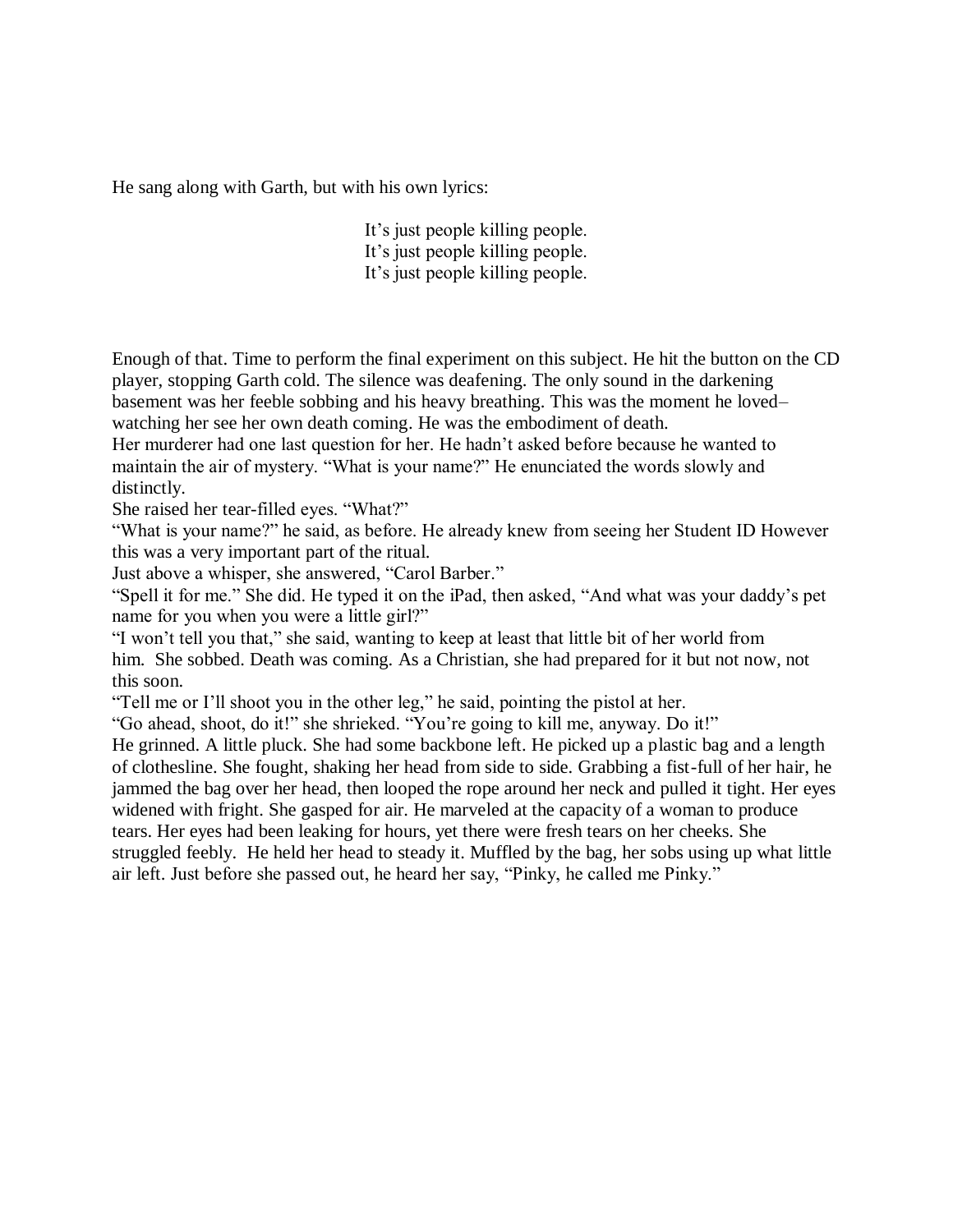Chapter 3

Sheriff Buck Olsen woke with a feeling of foreboding. He couldn't understand it. He had looked forward to this day for weeks. May 1st.In the past, if the weather wasn't inclement, he and his departed wife Mattie always put the flowers out on this day. He knew in heaven she was enjoying countless flowers but Buck planned to honor her by planting more here today. Last night's storm had passed, leaving the world fresh and clean. Sunlight streamed into Buck's bedroom. He got out up and opened the window. It was a glorious spring day. In the trees encircling the house, the birds were engaged in a singing contest. He had put more seed in the feeders yesterday. He made the bird feeders last year just before Mattie took sick. He smiled, remembering how as a child he believed birds came from birdseed. Going from room to room, Buck opened all the windows. The soft morning breeze rustled the

trees' tender green leaves. The air drifted through the house, ruffling the curtains. Last night's rain had cleansed the earth, yet Buck felt evil lurking. He stepped back into the bedroom. Lying on the foot of the bed, his dog, Bud, raised his head, He looked at his master and went back to sleep. "You go ahead and sleep. Come out when you're ready," he told the pup.

This was the kind of day Mattie loved–sun shining, no clouds in the brightest of blue skies, just gorgeous. How Buck missed her. She would be already up, gleaning as much life as she could out of a day like this. By this time, the sheets would be off the bed and on the clothesline. With a jug of sun tea setting on the back steps.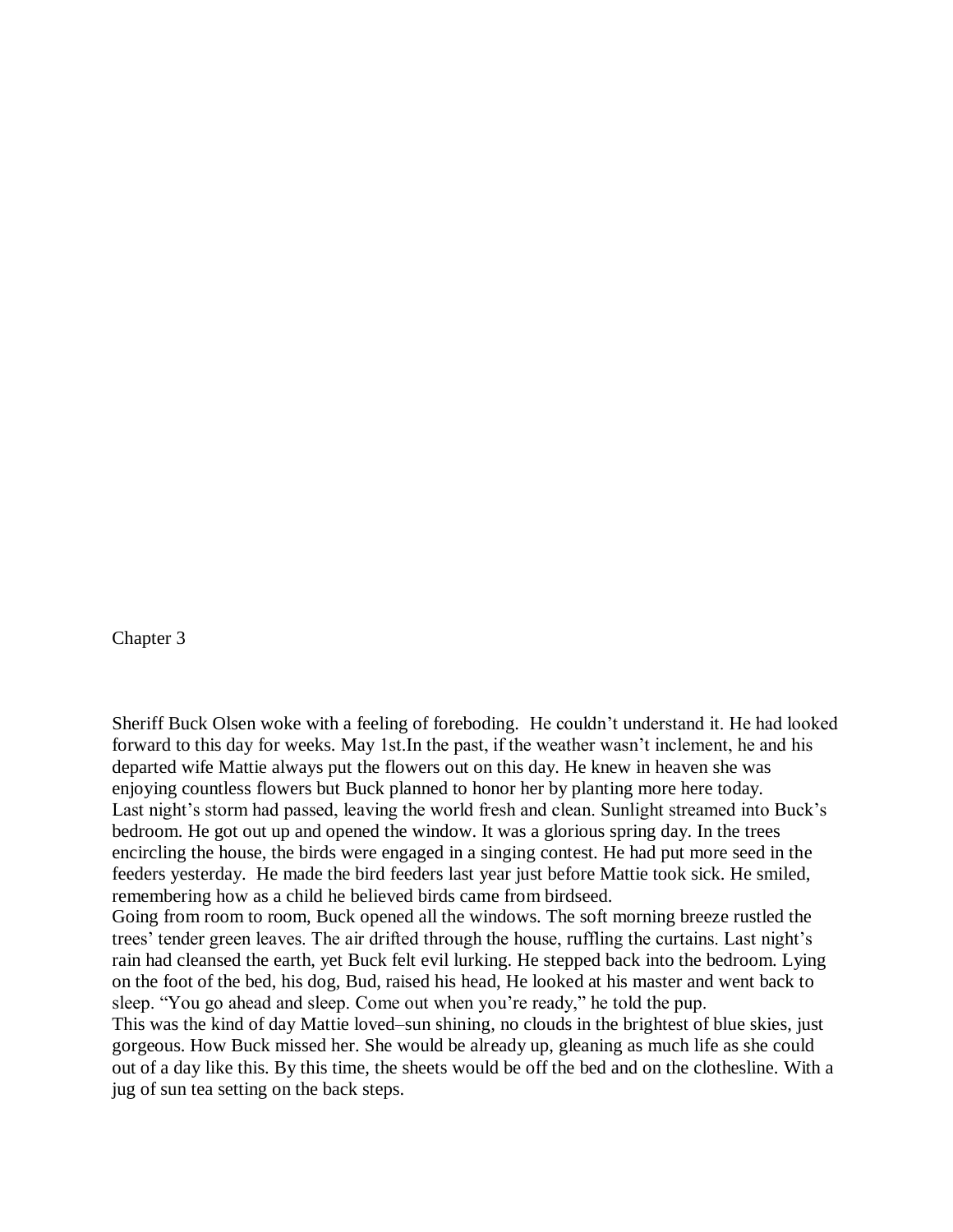Buck measured out coffee, filled the pot with water and plugged it in. Looking out the kitchen window, he could almost see Mattie tending her flowerbeds. He would work on them today. He wasn't as good a gardener as Mattie, but he owed it to her to do his best. Yesterday he stopped at Henry's greenhouse and bought three flats of flower.

Henry Morrison grew flowers and vegetables in his backyard greenhouse. He charged only a few cents over what it cost him to grow them. At 82, Henry was slowing down. Every year he would declare, "Well, sir, this will probably be my last." And every year when February rolled around, Henry would trudge out to the greenhouse, clean it up and start planting seed.

One morning last April, Buck and Mattie went to Henry's home. They picked out the flowers that would grace their yard that year. Henry treated them to some fresh, cold cider from his apple orchard. The three of them sat and talked for more than an hour. He and Mattie only left because Buck had to go on duty. That afternoon Mattie readied the flowerbeds. However, she waited for Buck so they could do the planting together the next day.

The cancer came on and took Mattie quickly. Just last spring she was healthy robust working each day in her flowerbeds. By the end of August, she started to feel some twinges. By the end of October, she was dead. After 40 years of marriage, Buck couldn't adjust to being alone. The house exuded loneliness. He spoke to Mattie constantly, as he had when she was alive. "Mattie, something is wrong," he said as he poured a cup of coffee this morning. "I can't put my finger on it, but something just don't feel right."

You'll figure it out, he could almost hear her say.

"Yup, you're right. I will."

In his 30 years of law enforcement, 21 of them as sheriff, Buck's hunches never proved wrong. Several years back Ken Staton's wife died. When they heard she tripped and fell down the basement stairs, everyone assumed it was an accident. Buck knew better. He kept investigating even when the prosecutor told him to back off. It took Buck six months to prove Ken murdered his wife. Faced with stiff resistance, he insisted Mrs. Staton be disinterred for an autopsy. Upon examining her, Doc Howell found her injuries incompatible with a fall down the stairs. Doc said, "Her injuries are consistent with strangulation. She was dead before he threw her down the stairs." It took the jury 30 minutes to convict Ken, He was now doing life at Eddyville. Buck almost lost his job over that one, but later that year he was re-elected using the conviction as his catalyst.

Now he grappled with the same feeling he'd had back then. Something was wrong. He felt it in his bones. He poured another cup of coffee and stepped out on the back porch. A hundred yards away, down by the woods, two deer raised their heads. Lifting his cup, he greeted them. "Good morning," he called, his voice still gravely with sleep. Raising their heads, the deer's watched him for a few seconds, then returned to their grazing. Bud padded onto the porch, set down beside his master. Emptying his cup, Buck flung the dregs onto the grass. "You stay out of my flowers, you hear?" he scolded the deer. They paid no attention, just kept on grazing. "You remind me of some of my deputies," Buck muttered, reaching down he scratched Bud's ears. "Now, you leave them alone, boy. They're just gettin' some breakfast." The dog looked up at him grinning, "Yeah, we best go inside," Buck said.

Sitting at the kitchen table, Buck opened his dog-eared Bible. The precious old book was the one he loved to study. He had a newer one, but this one was a friend that seen him through many of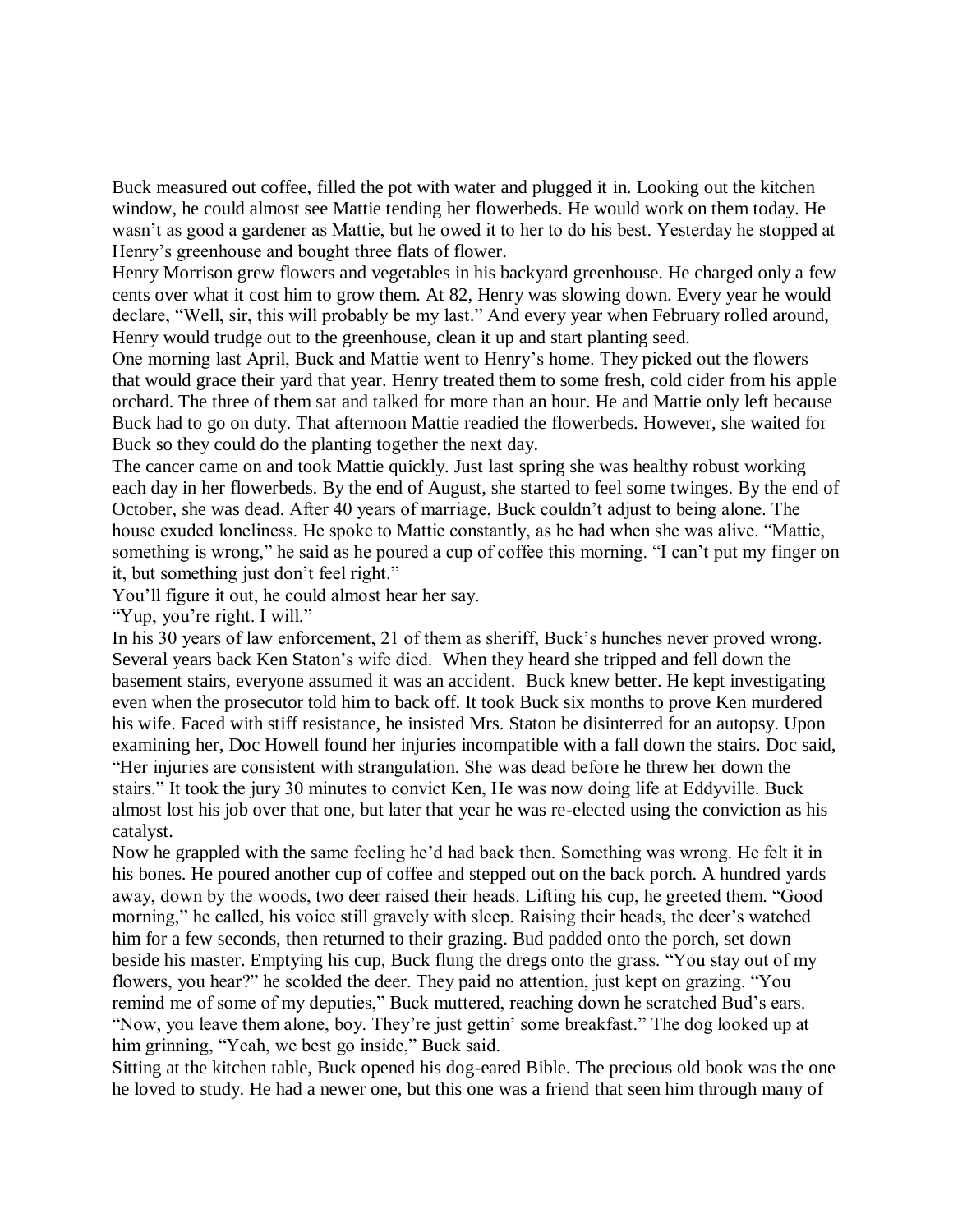life's trials. Turning to John 14, Buck read again the words of Jesus. One thought comforted him. Mattie was in heaven and someday he would be with her. After a time of prayer, Buck rose from his knees to face the day.

Opening the cabinet, he brought out the sack of dog chow. Bud danced around, almost knocking Buck down. "Easy there, pal, you're gettin' your breakfast before I do." He filled Bud's bowl almost to overflowing. The second he set it down, the dog dove in. Buck stood back watching the dog eat, He smiled what would he do without Bud's companionship? Meeting Bud's simple needs for dog food and vet care paid back many times over. The constancy of Bud's loyalty eased Buck's loneliness and brought him solace.

The night after Mattie's funeral Buck had gone on patrol. The house was so lonely without her. He had to get out of the house. She was everywhere within those four walls–her voice, her laughter, her just being there. Buck went first to the office, but couldn't take his staff's pitying looks. Therefore, he went out on patrol. He cruised down by the river. This stretch of road saw little traffic except for the druggies. They were always looking for an out-of-the-way place to get their fix.

Something moved in the shallow ditch catching his eye. He pulled over, got out and walked back along the road shining his Maglight into the ditch. A white and brown pup squinted in the beam of his light. Half submerged in a puddle, the dog was a whimpering bundle of skin and bones. After Buck's old dog, Woolly, died two years ago, he couldn't bring himself to buy another dog. There were none that could take Woolly's place. But he couldn't leave this little guy out here to die. Even if the dog didn't catch pneumonia or get run over or eaten by a coyote, he was sure to starve. Hurrying back to the patrol car, Buck took an emergency blanket out of the trunk. He approached the pup while speaking softly and holding out his hand. The dog whined and shrunk back. "Come on, little fella. I'm not going to hurt you," Buck coaxed soothingly. Still whining, the pup backed into the weeds.

Rushing back to the car, Buck unwrapped the ham sandwich he hadn't felt like eating. Hurrying back, he held out the sandwich to the dog. Smelling the meat, the pup took a step forward, then recoiled again. It took Buck 20 minutes to get close enough to gently stroked the little dog and another ten before he would allow Buck to pick him up. He wrapped the blanket around the wriggling, frightened animal and carried the pup to the car. The dog didn't try to bite his rescuer, just squirmed and thrashed his feet. Buck held the little dog to his chest and spoke gently to him until the dog settled down. "I know how you feel," Buck said with tears streaming down his face. "I'm lost without my Mattie. She was the love of my life. We were married for 40 years." Buck buried his face in the blanket and wept. When his tears finally stopped, the dog was asleep. Laying the pup on the seat beside him, Buck drove home, thoughts of Mattie flooding his soul. At the house, he fed the dog again, took him out, then went to bed and slept through the night waking refreshed.

That next morning, he woke to find the dog staring up at him from beside the bed. "Hi Bud! How do you like your new home?" Buck asked smiling. Throwing off the covers, he swung his legs to the floor. With his tail wagging wildly, the pup jumped clumsily onto the bed and snuggled into Buck's arms. Bud was home.

Unless something major called him to duty, Buck would spend today working in the yard. Last spring on a day just like this, Mattie filled the yard with flower seeds and plants. Buck took the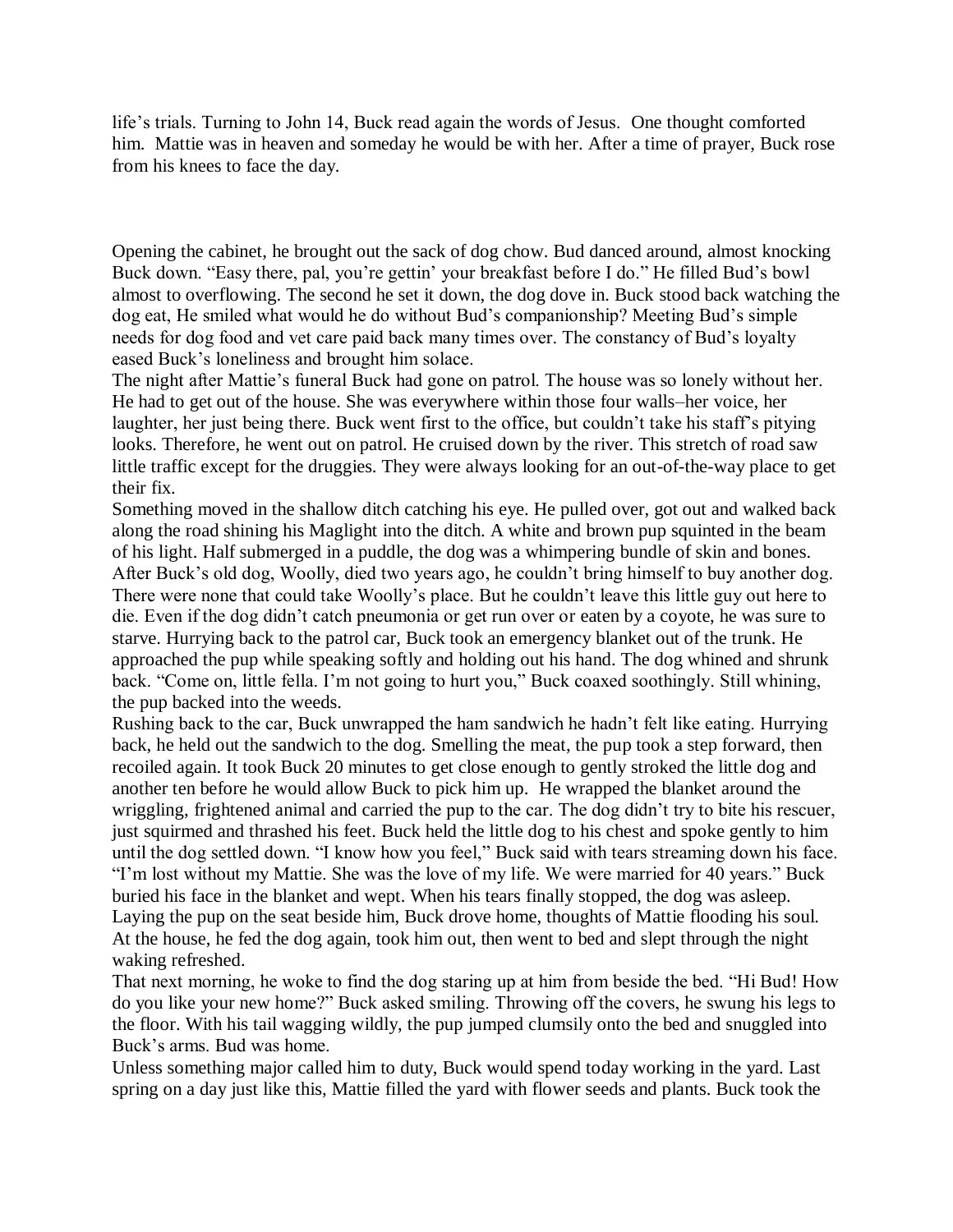day off to carry top soil and fertilizer for her. At noon, they stopped for a lunch of Buck's grilled hamburgers and Mattie's salad. That morning Mattie had hung the freshly washed bed sheets on the line and set out a jug of sun tea. They sat at the picnic table surrounded by the fruits of their morning's labor. That afternoon they took a stroll by the river and sat under a willow, talking of their plans for the summer. She wanted to visit the kids; he spoke of possible retirement in a few years. They returned home refreshed. That night they slept on sun-washed sheets with the windows open. Buck and Mattie were unaware of how little time they had left, Buck would recall that day every day for the rest of his life.

This morning Buck stood at the kitchen counter chopping onions, green peppers, and broccoli. He slid them into a bowl, added cheese and bits of tomato, and finally cracked three eggs over the whole mess. He thought for a second, then broke a fourth. The eggs came from an elderly lady south of town who let her hens roam free. She treated them like pets, letting them wander around her kitchen in the summer. Buck and Mattie had bought eggs from her for years, Mattie refused to purchase city eggs (as Mattie called them) from the grocery store.

Buck could never make an omelet to match Mattie's, but his tasted almost as good. How chefs managed to neatly flip them Buck had no clue. He tried it a couple of times, made a mess of it, gave up and resorted to just scrambling the whole mess. When it was ready. Buck shoveled the delicious looking mishmash onto a plate, poured another cup of coffee and, followed by Bud, carried his breakfast out to the porch. Setting it on the small table, he looked around for the deer. They were gone, but he knew they'd be back in the evening.

Thanking the Lord for the day and the food, Buck dug in. The dog sat on his haunches waiting for the scraps Buck would drop to him. He grinned down at the dog. "You're becoming more like a kid every day," he said, splitting the last bit with the pup.

The sun had risen over Killer's Knob, its warm rays drying the dew-soaked grass. Buck shaded his eyes as he looked at the hill in the distance. Something was drawing him to that place. As he washed the breakfast dishes, he resolved to check it out.

Killer's Knob had been named for Jacob Adams. A local farmer Adams gained notoriety after murdering his family a little over 100 years ago. Arriving home from a supply run to town, Jacob walked in to find his wife in bed with the hired man. Flying into a screaming, cussing rage, Jacob ordered the children out of the house. Terrified, they scampered behind the tool shed, where they huddled together and tried to reassure one another. While the adulterers pulled on their clothes, Jacob took down his rifle from over the fireplace. Then going to the kitchen drawer where he kept his shells he pocketed 18 bullets. Returning to the living room he set down in his chair with the rifle crossed his lap,. Hesitantly, his wife came into the living room to plead for forgiveness. She fell on her knees in front of him, crying and swearing to never be unfaithful again. He listened for a few seconds, then lifted the rifle and shot her in the head.

Stepping over her body, he went hunting for the hired man. Having escaped through the bedroom window, the man scrambling to gather his few belongings from his hooch in the barn. Hearing the shot in the house, he took off running through a field. Jacob brought him down with a bullet to the right leg. Gasping with pain, the man begged for his life. In answer, Jacob shot him in the other leg. Screaming, the man dragged himself 15 feet while Jacob followed. With each step he kicked the hired man in one injured leg, then the other. He finally ended the man's suffering with a bullet between the eyes.

For reasons known only to Jacob, he reloaded and went looking for the children. He found the baby, a girl of two, bawling hysterically as she lay under her parents' bed. Jacob's loud, tortured sobs mingled with hers as he pressed the rifle to her head and ended her life. Half blinded by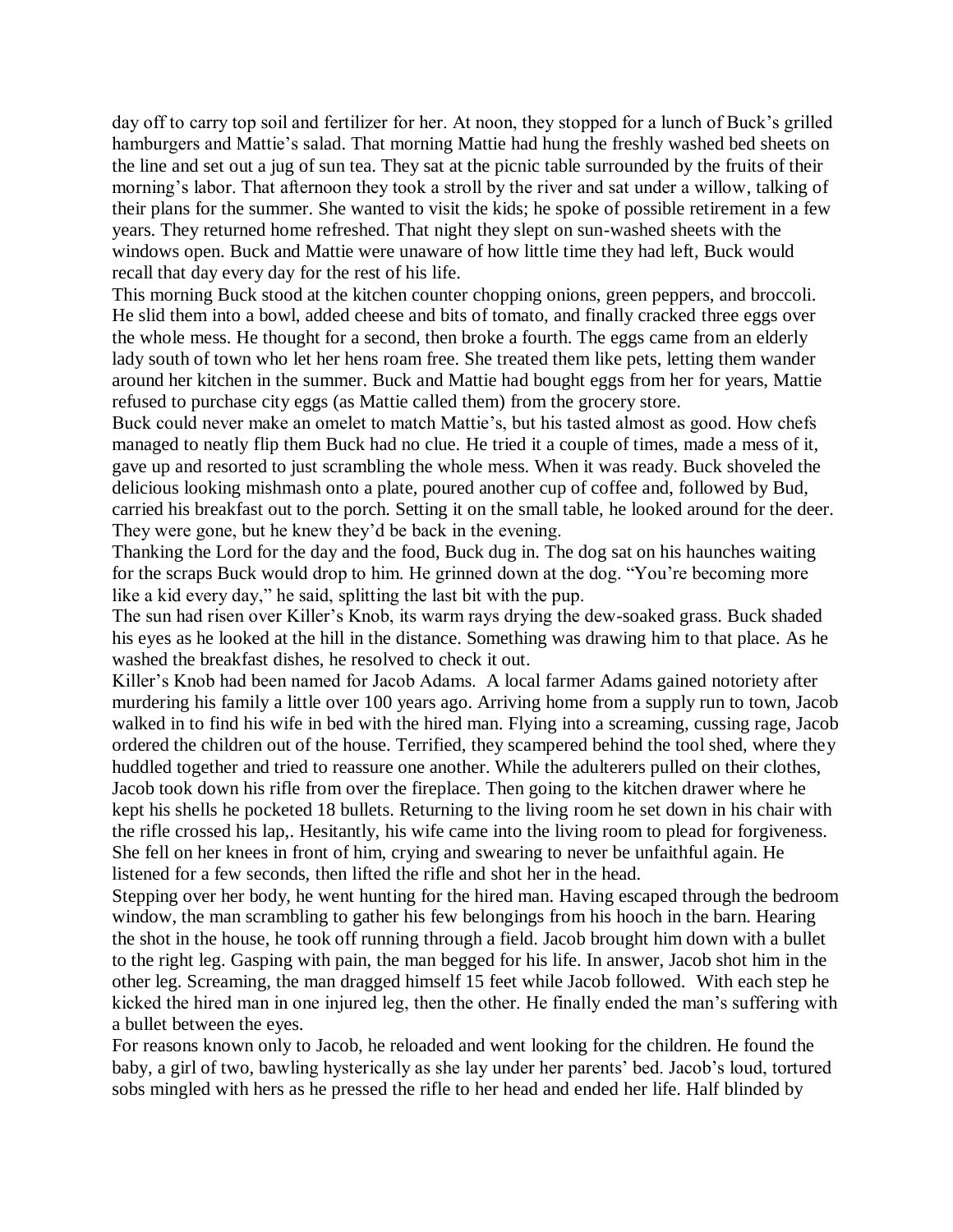tears; he found his youngest son hunkered in the cabinet under the kitchen sink. The eldest, a girl of 13, he shot in the loft of the barn. It took him an hour to find the last one. The eight-year-old boy was hiding in a hollow tree a half-mile from the scene of the massacre. Pulling him out by the arm, Jacob made the boy walk back to the homestead where he shot him in the head as he had his brothers and sisters. The last bullet Jacob used on himself.

Seeing no activity around the farm for several days, a neighbor went to check on the family. He found their bodies in the kitchen, each one seated in their assigned chair as though gathered for a meal. The expressions of horror on the children's faces haunted that man for the rest of his life. They found the hired man in the barn, propped up with a pitchfork jammed into the dirt floor. A dispute over where to bury the Adams family arose among the neighbors. No one wanted the adults buried next to their loved ones in the town cemetery. Most folks didn't mind the children being buried there. After all, the children weren't to blame for their parents' sins. But when it came to the adults, they objected. If the wife hadn't misbehaved with the hired man and if Jacob hadn't reacted as he did, the children would still be alive. In the end, they were buried on what became known as Killers Knob, close to where they fell. To purge the land, the Adams' house, barn and outbuildings were torched.

Once the ashes cooled, the townsfolk carved out a cemetery for the murderer and the murdered and no one else. They buried them in a circle. There were no caskets. There was no money for them. Besides, the adults didn't deserve caskets. Their bodies were simply lowered into the ground and covered over with dirt. They buried the hired man on one side of the woman, Jacob on the other. They buried the oldest boy next his daddy with the rest of the children completing the circle. Someone had the idea that the children should be connected in some way, so it was decided to link them together by entwining the fingers with their sibling. However, they bound the hands of the adults in chains. If the adults had kept their hands to themselves, no one would have died.

Naturally, within six months of the burials, rumors that Killer's Knob was haunted began. It was said that if you came upon the ridge late at night, sat quietly and waited, you would see the children's ghosts dancing around the adults. The children would be holding hands and chanting while the three adults stood in their midst, hands still bound in chains. The words of the children, indiscernible at first, became clear the longer you listened. With their eyes glowing with an eerie green light, they chanted:

> Our daddy murdered us Our daddy murdered us Leave this place, never return Leave this place, never return Our daddy murdered us Leave this place, never return If you don't he'll murder you

At the end of the dance, first the adults, then each child would disappear with a pop that sounded like a gunshot, vanishing in the order in which they died. The only one hearing the pops was the